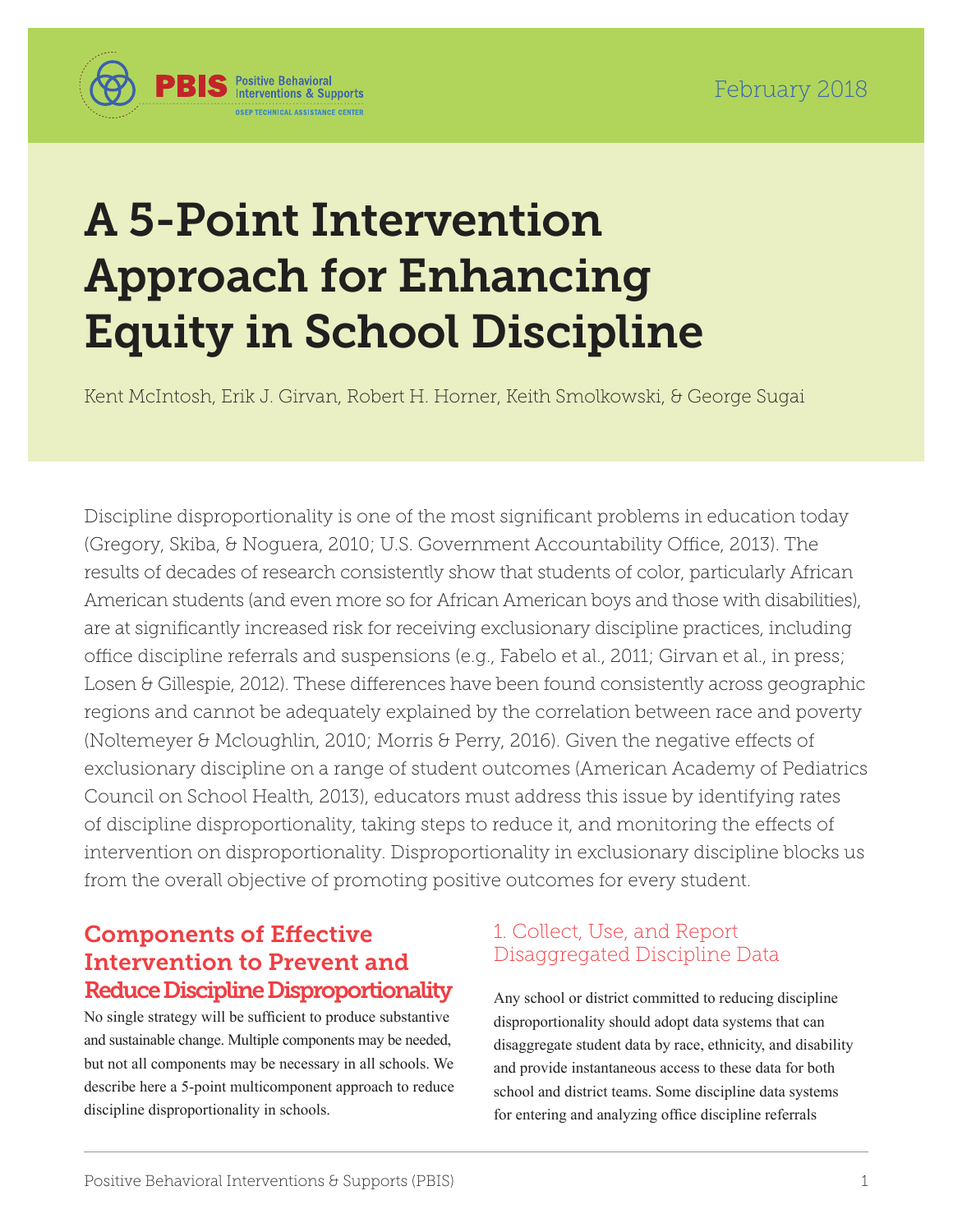

#### 2. Implement a Behavior Framework that is Preventive, Multi-Tiered, and Culturally Responsive

Whether they do it with intention or implicitly, school staff are responsible for establishing a school culture. That culture can engage students or make them more likely to drop out. School staff can use a common framework to develop a school culture that supports every student. Effective frameworks are evidence-based, have a teaching focus, and are flexible enough to be adapted to meet the needs of students, families, and the community.

One example of such a framework is school-wide positive behavioral interventions and supports (SWPBIS). SWPBIS focuses on improving behavior by teaching students prosocial skills and redesigning school environments to discourage problem behavior (Sugai & Horner, 2009). Core features of SWPBIS include (a) defining and teaching a small set of positive, school-wide behavior expectations to all students, (b) establishing a regular pattern in which all adults acknowledge and reward appropriate student behavior, (c) minimizing the likelihood that problem behaviors will be inadvertently rewarded, and (d) collecting and using discipline and implementation data to guide efforts. SWPBIS also incorporates a multi-tiered system of support so that students needing more intensive support gain access to increasingly individualized support options.

SWPBIS is particularly relevant to the challenge of discipline disproportionality for three reasons. First, because of its focus on establishing a clear, consistent, and positive social culture, identifying and teaching clear expectations for behavior can reduce ambiguity for both students (e.g., it is not assumed that all students know what being respectful at school "looks like") and adults (e.g., expectations and violations are clearer, reducing ambiguity). These expectations can be developed collaboratively with students, families, and community members, as well as assessed for their congruence with the range of student and family cultural values in the school (Fallon, O'Keeffe, & Sugai, 2012). Second, the SWPBIS focus on clear discipline definitions and procedures can reduce ambiguity in discipline decisions, decreasing the effects of implicit racial and ability bias (Kelly & Barnes-Holmes, 2013; Lai, Hoffman, Nosek, & Greenwald, 2013). Third, the focus of SWPBIS on instructional approaches to discipline and integration with academic systems can keep students in the classroom and learning instead of removed from instruction (Sugai, O'Keeffe, & Fallon, 2012).

**PBIS** Positive Behavioral

Research to date on the effects of SWPBIS on discipline disproportionality is promising. Recent case studies have shown decreased discipline disparities over time for schools implementing PBIS (Betters-Bubon, Brunner, & Kansteiner, 2016; McIntosh, Ellwood, McCall, & Girvan, 2018). Evaluation studies have shown statistically significantly reduced discipline disproportionality in schools implementing SWPBIS than those not implementing SWPBIS (Vincent, Swain-Bradway, Tobin, & May, 2011). In addition, a recent national study showed decreased racial disparities in suspension for schools implementing SWPBIS when compared to national averages (McIntosh, Gion, & Bastable, 2018).

Although implementing SWPBIS without specific attention to student culture may reduce rates of exclusionary discipline, it is unlikely to reduce discipline disparities. Instead, school teams can consider the cultural responsiveness of their SWPBIS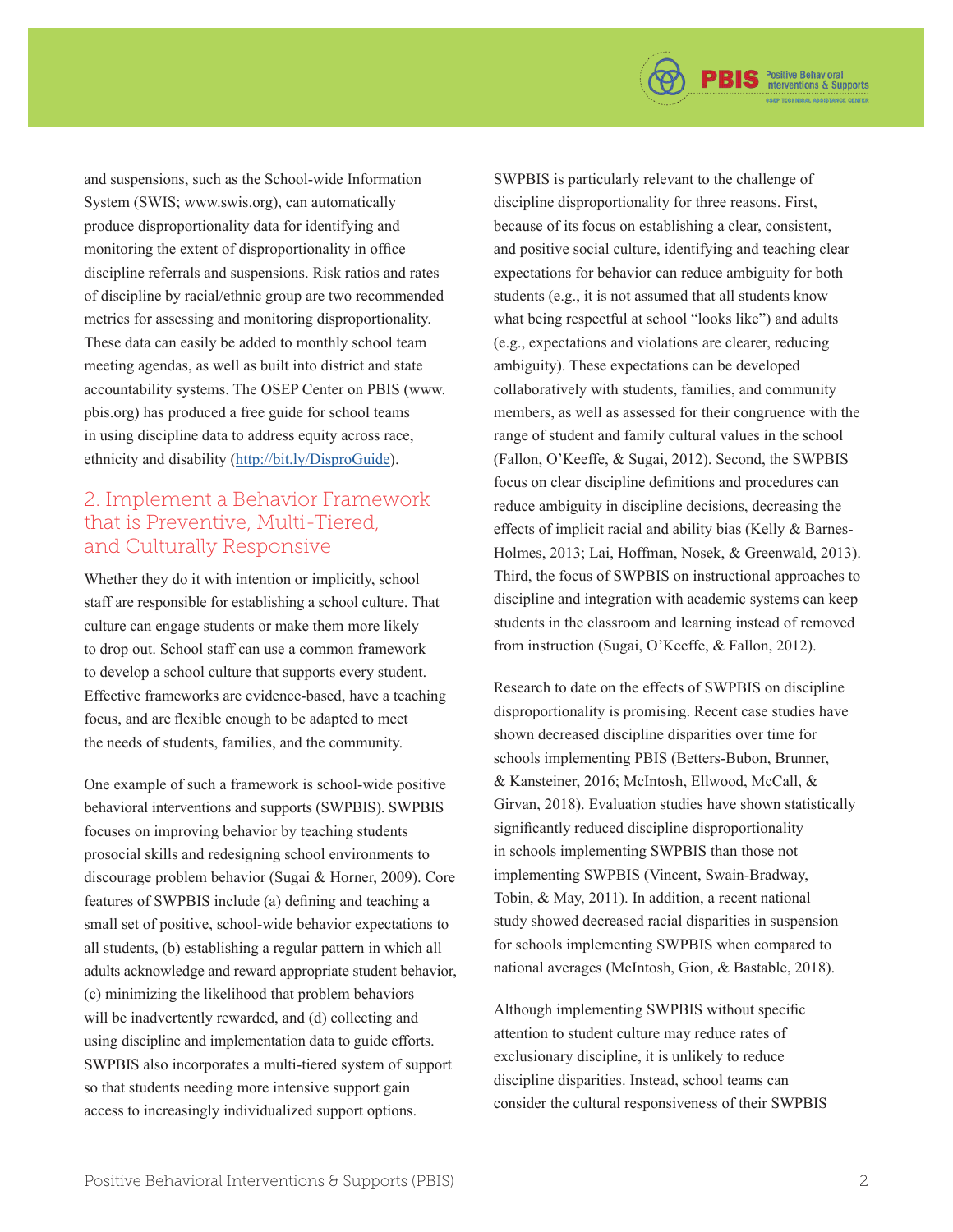

systems. The Center has developed a PBIS Cultural Responsiveness Field Guide (Leverson et al., 2016;<http://bit.ly/CulturalResponsivenessGuide>) for coaches and district teams to aid in improving contextual fit of their SWPBIS systems.

### 3. Use Engaging Instruction to Reduce the Opportunity (Achievement) Gap

Because of the well-documented relation between academic achievement and problem behavior (McIntosh, Sadler, & Brown, 2012) and the opportunity gap between students of color and White students (Gregory et al., 2010), ensuring that each student has access to effective academic instruction may reduce disproportionality.<sup>1</sup> An evidence-based definition of engaging instruction includes the following strategies: (a) using explicit instruction, (b) building and priming background knowledge, (c) increasing opportunities to respond, and (d) providing performance feedback (Chaparro, Nese, & McIntosh, 2015; Hattie, 2009). Using these strategies has been shown to decrease the opportunity gap (Chaparro, Helton, & Sadler, 2015). The Center on PBIS has released a brief on using engaging instruction ([http://bit.ly/EngagingInstruction\)](http://bit.ly/engaginginstruction).

## 4. Develop Policies with Accountability for Disciplinary Equity

Many policies include an explicit commitment to equity in general and special education, but it is more important for policies to have clear steps to achieve equity and accountability for taking these steps (Devine, Forscher, Austin, & Cox, 2012; Petersen & Togstad, 2006). Effective policies include clear, actionable procedures for enhancing equity (e.g., remove harmful practices, data collection, hiring preferences, professional development). Hiring procedures should include a preference for individuals with a commitment to educational equity. In addition, the procedures should have true accountability, such as inclusion of racial and disability disciplinary equity

outcomes into administrator and teacher evaluation processes (Pettigrew & Tropp, 2006). The Center has released a guide for enhancing discipline policies to achieve equity (Green et al., 2015; <http://bit.ly/DisproPolicyGuide>).

## 5. Teach Strategies for Neutralizing Implicit Bias in Discipline Decisions

New research is showing that there are specific situations in which implicit (unconscious) bias is more likely to influence decision making, also known as vulnerable decision points (McIntosh et al., 2014). In school settings, the following situations may be more likely to be prone to biased decision-making: subjective student behavior (e.g., defiance, disrespect, disruption) in classrooms at the start of the school day (Smoklowski, Girvan, McIntosh, Nese, & Horner, 2016). However, these situations may vary from school to school or individual to individual, and teams can use the aforementioned data guide [\(http://bit.ly/DisproGuide\)](http://bit.ly/DisproGuide) to identify these patterns (McIntosh, Ellwood, McCall, & Girvan, 2018).

 In these situations, using a self-review routine just prior to a making a discipline decision may neutralize the effects of implicit bias, especially in situations that are chaotic, ambiguous, or seem to demand snap judgments (Lai et al., 2013). Research in other fields (Mendoza, Gollwitzer, & Amodio, 2010) suggests that short "if-then" statements are most effective (e.g., "If a student is disrespectful, then handle it after class").

<sup>1.</sup> We use the term opportunity gap in place of achievement gap because it focuses on the support we can provide (i.e., what educators can do) rather than within-student deficits.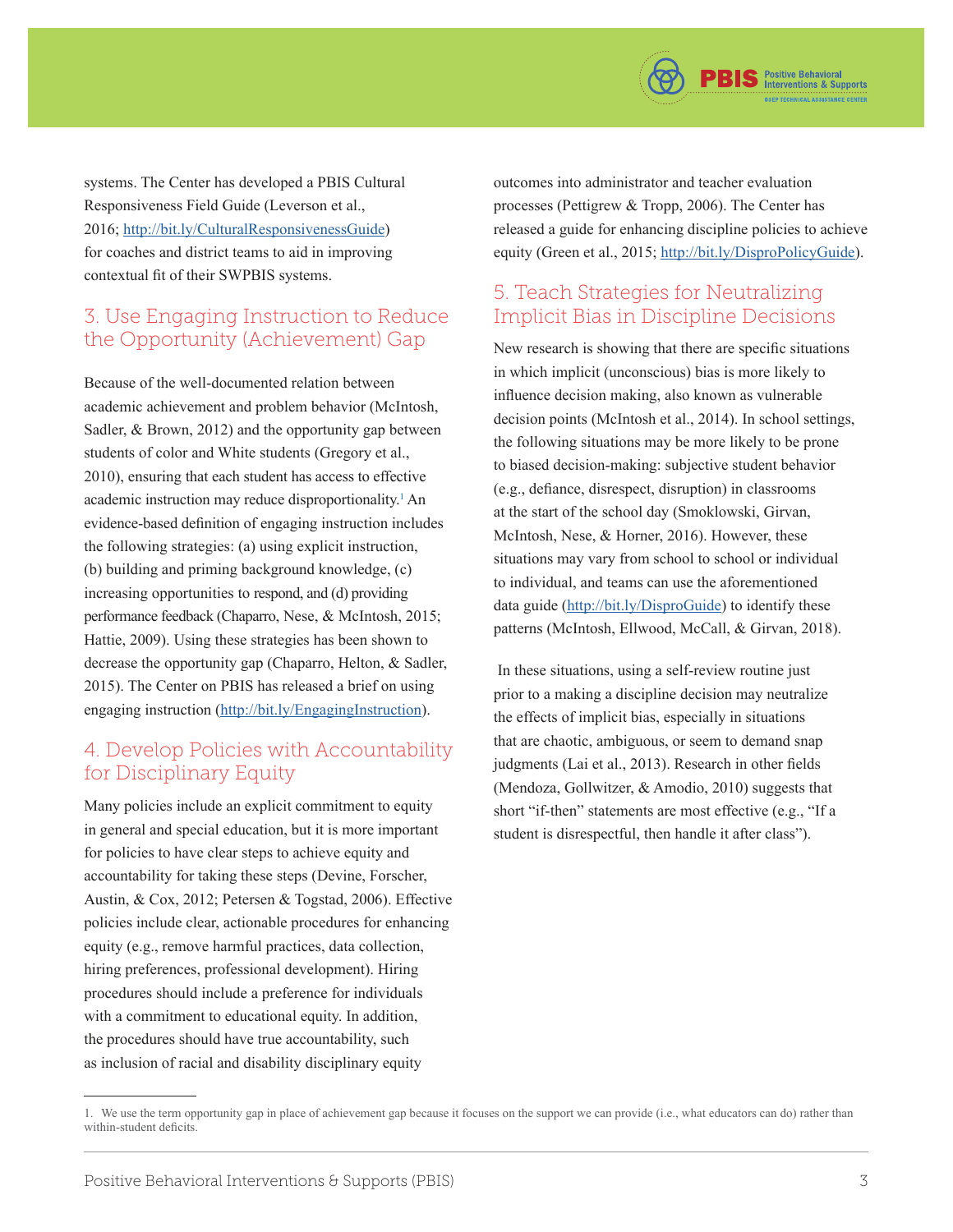

#### References

American Academy of Pediatrics Council on School Health. (2013). Policy statement: Out-of-school suspension and expulsion. Pediatrics, 131, e1000-e1007. doi: 10.1542/peds.2012-3932

Boneshefski, M. J., & Runge, T. J. (2014). Addressing disproportionate discipline practices within a School-Wide Positive Behavioral Interventions and Supports framework: A practical guide for calculating and using disproportionality rates. Journal of Positive Behavior Interventions, 16, 149-158.

Betters-Bubon, J., Brunner, T., & Kansteiner, A. (2016). Success for all? The role of the school counselor in creating and sustaining culturally responsive positive behavior interventions and supports programs. The Professional Counselor, 6, 263-277.

Chaparro, E. A., Nese, R. N. T., & McIntosh, K. (2015). Examples of engaging instruction to increase equity in education. Eugene, OR: Center on Positive Behavioral Interventions and Supports. University of Oregon.

Devine, P. G., Forscher, P. S., Austin, A. J., & Cox, W. T. L. (2012). Long-term reduction in implicit race bias: A prejudice habit-breaking intervention. Journal of Experimental Social Psychology, 48, 1267-1278.

Fabelo, T., Thompson, M. D., Plotkin, M., Carmichael, D., Marchbanks, M. P. I., & Booth, E. A. (2011). Breaking schools' rules: A statewide study of how school discipline relates to students' success and juvenile justice involvement. New York: Council of State Governments Justice Center.

Fallon, L. M., O'Keeffe, B. V., & Sugai, G. (2012). Consideration of culture and context in School-wide Positive Behavior Support: A review of current literature. Journal of Positive Behavior Interventions, 14, 209-219.

Girvan, E. J., Gion, C., McIntosh, K., & Smolkowski, K. (in press). The relative contribution of subjective office referrals to racial disproportionality in school discipline. School Psychology Quarterly.

Green, A., Nese, R. N. T., McIntosh, K., Nishioka, V., Eliason, B. M., & Canizal Delabra, A. (2015). Key elements of policies to address discipline disproportionality: A guide for district and school teams. Eugene, OR: Center on Positive Behavioral Interventions and Supports. University of Oregon.

Gregory, A., Skiba, R. J., & Noguera, P. A. (2010). The achievement gap and the discipline gap: Two sides of the same coin? Educational Researcher, 39, 59-68. doi: 10.3102/0013189x09357621

Hattie, J. (2009). Visible learning: A synthesis of over 800 meta-analyses relating to achievement. Oxford, UK: Routledge.

Kelly, A., & Barnes-Holmes, D. (2013). Implicit attitudes towards children with autism versus normally developing children as predictors of professional burnout and psychopathology. Research in Developmental Disabilities, 34, 17-28.

Lai, C. K., Hoffman, K. M., Nosek, B. A., & Greenwald, A. G. (2013). Reducing implicit prejudice. Social and Personality Psychology Compass, 7, 315-330.

Losen, D. J., & Gillespie, J. (2012). Opportunities suspended: The disparate impact of disciplinary exclusion from school. Los Angeles, CA: Center for Civil Rights Remedies at The Civil Rights Project at UCLA.

McIntosh, K., Ellwood, K., McCall, L.,, & Girvan, E. J. (2018). Using discipline data within a PBIS framework to enhance equity in school discipline. Intervention in School and Clinic, 53, 146-152.

McIntosh, K., Girvan, E. J., Horner, R. H., & Smolkowski, K. (2014). Education not incarceration: A conceptual model for reducing racial and ethnic disproportionality in school discipline. Journal of Applied Research on Children, 5(2), 1-22.

McIntosh, K., Sadler, C., & Brown, J. A. (2012). Kindergarten reading skill level and change as risk factors for chronic problem behavior. Journal of Positive Behavior Interventions, 14, 17-28. doi: 10.1177/1098300711403153

Mendoza, S. A., Gollwitzer, P. M., & Amodio, D. M. (2010). Reducing the expression of implicit stereotypes: Reflexive control through implementation intentions. Personality and Social Psychology Bulletin, 36, 512-523. doi: 10.1177/0146167210362789

Morris, E. W., & Perry, B. L. (2016). The punishment gap: School suspension and racial disparities in achievement. Social Problems, 63, 68-86.

*references continued on next page*